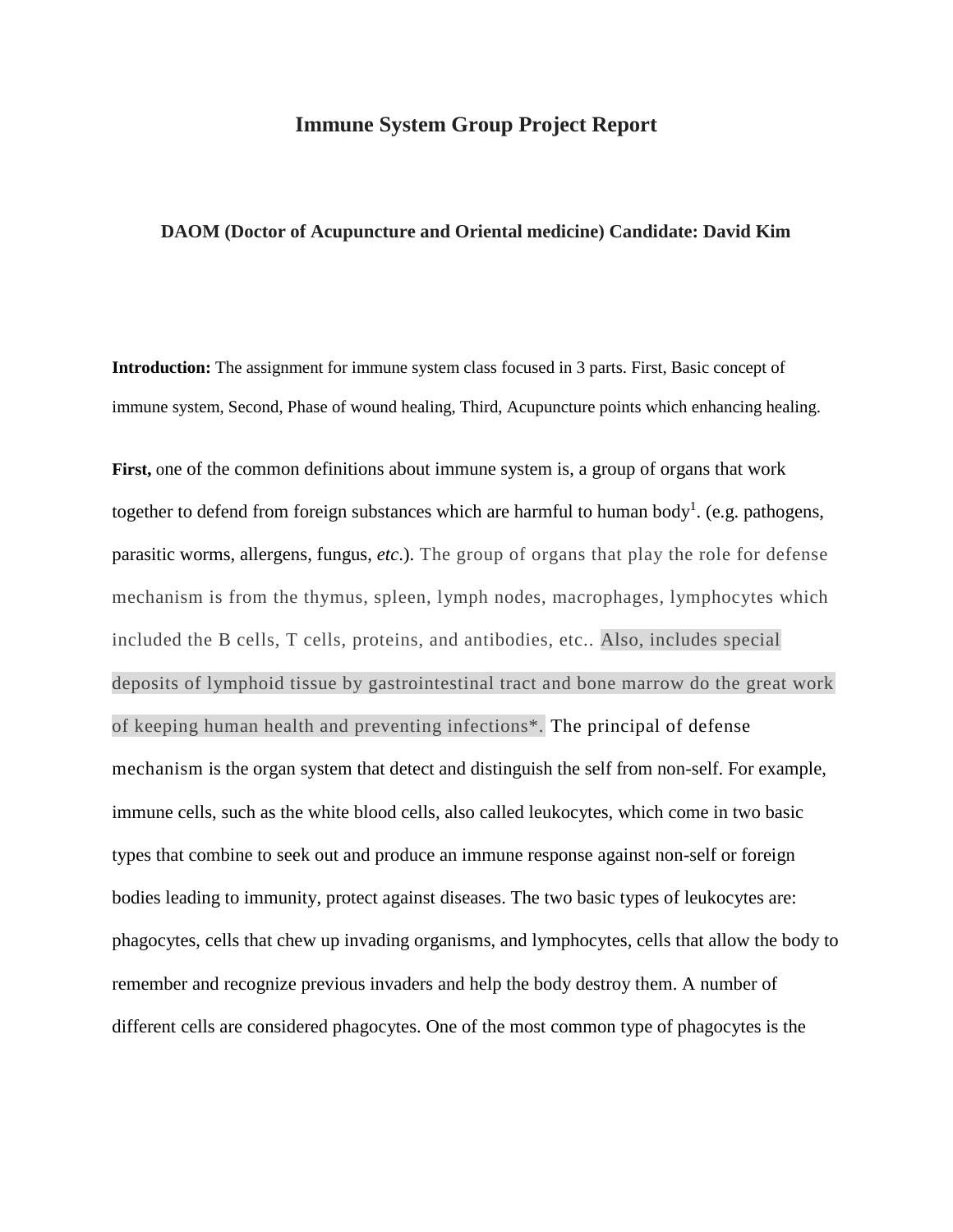neutrophil, which is part of the core mechanism of the healing process, because it's primarily function is to fight bacteria.

**Second,** the phases of wound healing consist of three parts<sup>2</sup>;

Inflammatory phase: The inflammatory phase which takes up to 3 days, is the body's natural response to injury. After initial wounding, the blood vessels in the wound bed contract and a clot is formed, which usually is aided by Inflammation by platelets, neutrophils, and macrophages. To clear debris in about a 48 hrs. period, clot formation, vessel permeability and neutrophil migration into tissue happens.

Proliferation Phase: The proliferation phase usually started day 3 to weeks after the wound. During proliferation, the wound is 'rebuilt' with new granulation tissue which includes action of Fibroblasts, myofibroblasts, endothelial cells, keratinocytes, macrophages, deposition of granulation tissue and type III collagen, angiogenesis, epithelial cell proliferation, dissolution of clot, and wound contraction (mediated by myofibroblasts). Healthy granulation tissue is dependent upon the [fibroblast](http://www.clinimed.co.uk/woundcare/glossary.aspx#Fibroblast) receiving sufficient levels of oxygen and nutrients supplied by the blood vessels. Healthy granulation tissue is granular and uneven in texture; it does not bleed easily and is pink / red in color. The color and condition of the granulation tissue is often an indicator of how the wound is healing. Dark granulation tissue can be indicative of poor perfusion, ischemia and / or infection. Epithelial cells finally resurface the wound. Delayed wound healing in vitamin C deficiency and copper deficiency.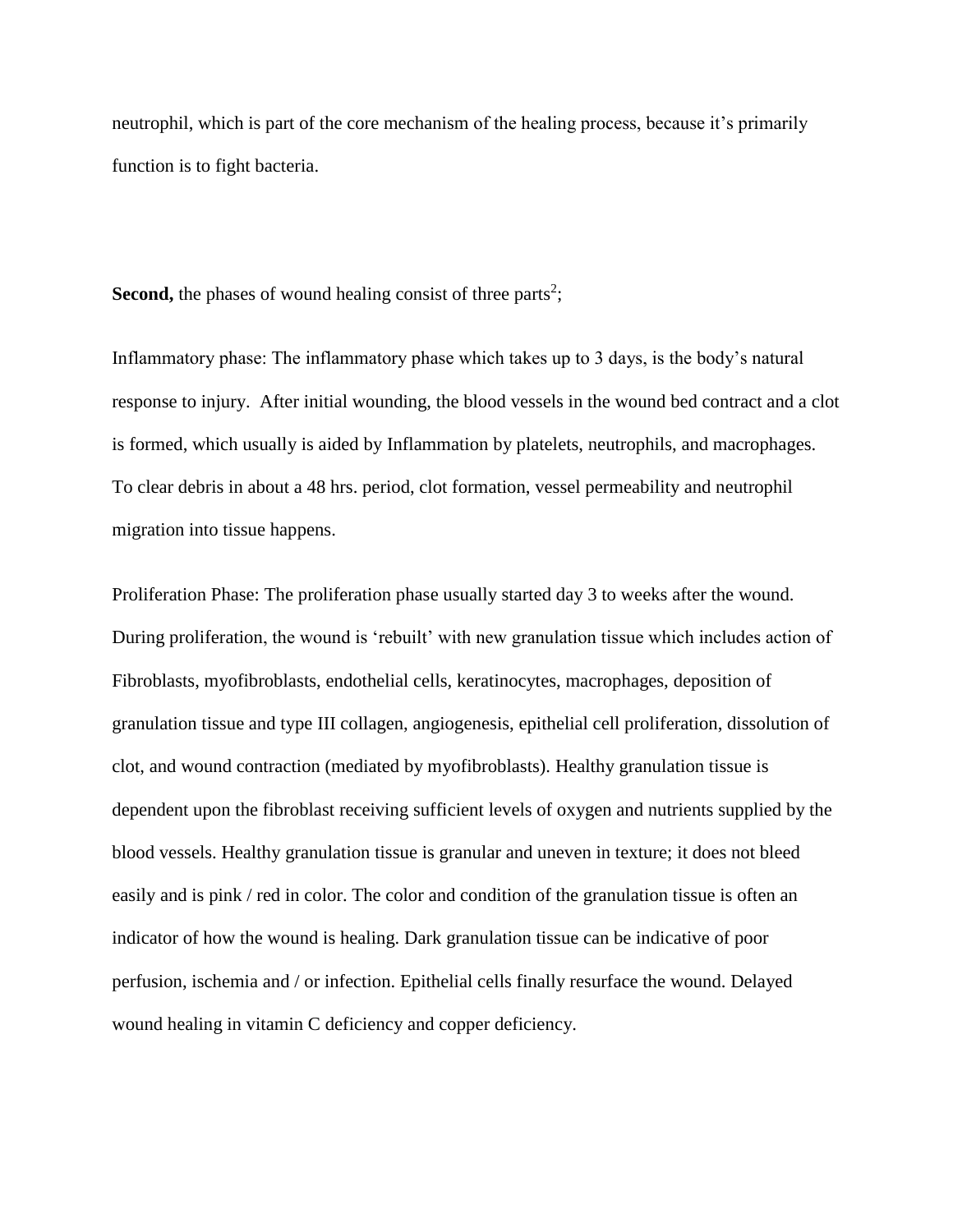Maturation phase: The maturation phase takes from1 week–6+ months after wound. Maturation is the final phase and occurs once the wound has closed. This phase involves replacing process which type III collagen to type I collagen. Tensile strength of tissue is increasing, because the cellular activity reduces and the number of blood vessels in the wounded area regress and decrease. Delayed wound healing in zinc deficiency.

**Third,** Acupuncture points which enhancing healing: The characteristic that acupuncture enhances resistance is closely related with the immune system, which functions in defense, homeostasis, and surveillance. More and more research has revealed that acupuncture can regulate immunity, for example, to enhance anticancer and anti stress immune function and exert anti-inflammation effects. This may be the basis of acupuncture in preventing and treating later diseases. This special issue was developed to stimulate the continuing efforts in promoting the research on acupuncture and immunity.

The acupuncture point ST36 (Zusanli) is widely applied in immune-related diseases. In "Electroacupuncture at Bilateral Zusanli Points (ST36) Protects Intestinal Mucosal Immune Barrier in Sepsis" M. Zhu et al. reported that EA preconditioning at ST36 obviously ameliorated CLP-induced intestinal injury and high permeability and exerted protective effects on intestinal mucosal immune barrier by increasing the concentration of sIgA and the percentage of CD3+,  $\gamma/\delta$ , and CD4+ T cells and the ratio of CD4+/CD8+ T cells, which eventually decreased the mortality of sepsis $3^*$ .

One study indicates that DU14 (Dazhui) combine with LI4 (Hegu) increased TEAS white blood cell counts significantly<sup>3</sup>. In this study, stimulating Zusanli (ST36) induces corticotropin-releasing